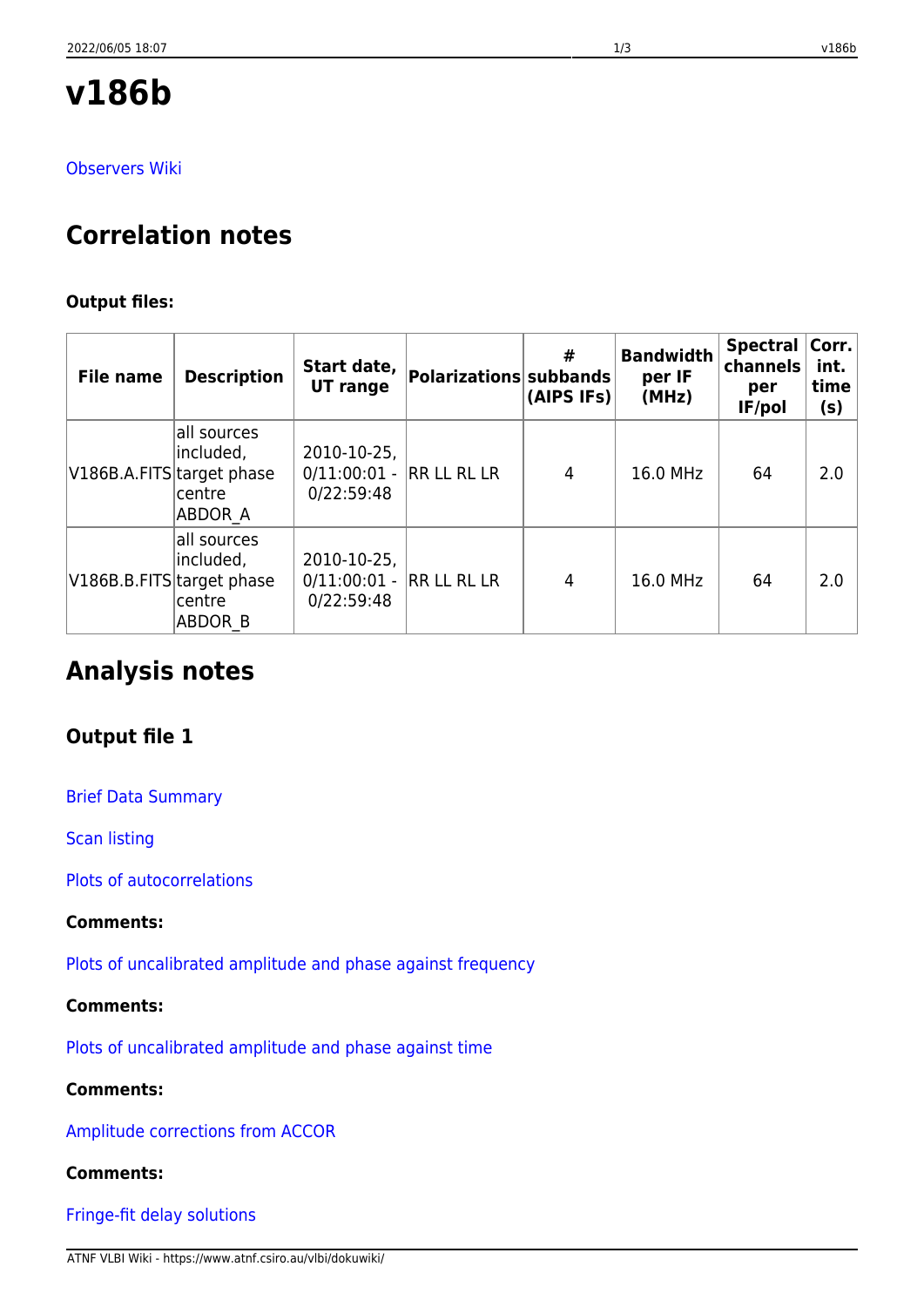**Comments:** ATCA delay offset ~0.1 microsec between IFs 1,2 and 3,4. Also some offset between pols.

# [Fringe-fit phase solutions](ftp://ftp.atnf.csiro.au/pub/people/vlbi/pipeline/v186b/v186b1_FRING_PHAS.pdf)

#### **Comments:**

[Fringe-fit rate solutions](ftp://ftp.atnf.csiro.au/pub/people/vlbi/pipeline/v186b/v186b1_FRING_RATE.pdf)

### **Comments:**

[Plots of Amplitude and phase against frequency with fringe-fit solutions applied](ftp://ftp.atnf.csiro.au/pub/people/vlbi/pipeline/v186b/v186b1_POSSM_CAL.pdf)

### **Comments:**

[Plots of Amplitude and phase against time with fringe-fit solutions applied](ftp://ftp.atnf.csiro.au/pub/people/vlbi/pipeline/v186b/v186b1_VPLOT_CAL.pdf)

# **Comments:**

# **Output file 2**

### [Brief Data Summary](ftp://ftp.atnf.csiro.au/pub/people/vlbi/pipeline/v186b/v186b2.DTSUM)

[Scan listing](ftp://ftp.atnf.csiro.au/pub/people/vlbi/pipeline/v186b/v186b2.SCAN)

[Plots of autocorrelations](ftp://ftp.atnf.csiro.au/pub/people/vlbi/pipeline/v186b/v186b2_POSSM_AUTOCORR.pdf)

#### **Comments:**

[Plots of uncalibrated amplitude and phase against frequency](ftp://ftp.atnf.csiro.au/pub/people/vlbi/pipeline/v186b/v186b2_POSSM_UNCAL.pdf)

#### **Comments:**

[Plots of uncalibrated amplitude and phase against time](ftp://ftp.atnf.csiro.au/pub/people/vlbi/pipeline/v186b/v186b2_VPLOT_UNCAL.pdf)

#### **Comments:**

[Amplitude corrections from ACCOR](ftp://ftp.atnf.csiro.au/pub/people/vlbi/pipeline/v186b/v186b2_ACCOR.pdf)

#### **Comments:**

[Fringe-fit delay solutions](ftp://ftp.atnf.csiro.au/pub/people/vlbi/pipeline/v186b/v186b2_FRING_DELAY.pdf)

# **Comments:**

[Fringe-fit phase solutions](ftp://ftp.atnf.csiro.au/pub/people/vlbi/pipeline/v186b/v186b2_FRING_PHAS.pdf)

#### **Comments:**

[Fringe-fit rate solutions](ftp://ftp.atnf.csiro.au/pub/people/vlbi/pipeline/v186b/v186b2_FRING_RATE.pdf)

### **Comments:**